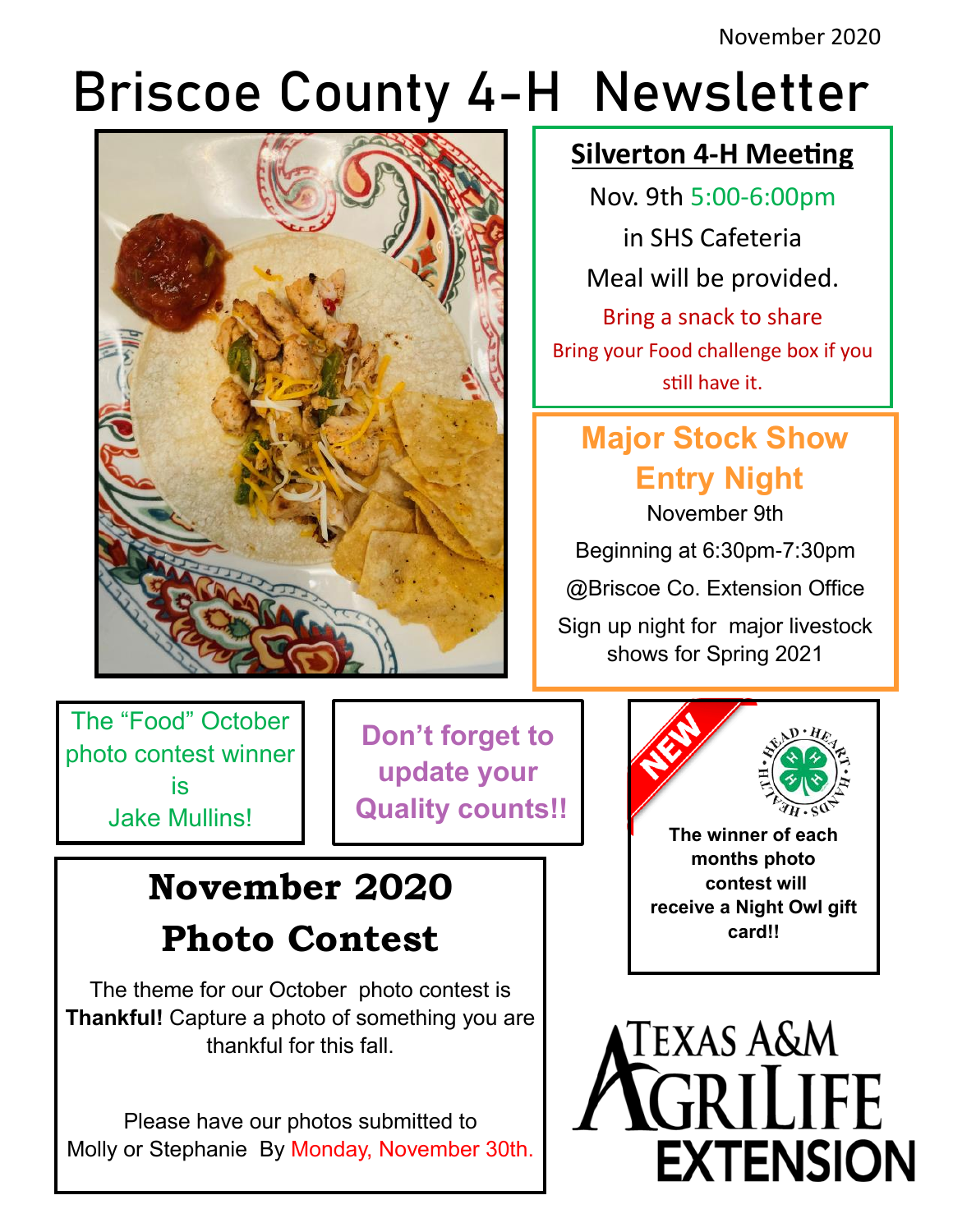**If you would like to receive messages about upcoming events, please join our Remind App texting group!** 

**Send a Text to:**

**81010 Text this Message:**

**@gh979eg**





#### **Valley Officers 2020-2021**

| <b>President</b>      | <b>Tasha Schlueter</b>   |
|-----------------------|--------------------------|
| <b>Vice President</b> | <b>Beverly Whitaker</b>  |
| <b>Secretary</b>      | <b>Corban Neely</b>      |
| <b>Treasurer</b>      | <b>Tucker Schlueter</b>  |
| Reporter              | Logan House              |
| Photographer          | <b>Makenlee Lemons</b>   |
| <b>Social Media</b>   | <b>Jackie Ferral</b>     |
| <b>Club Managers</b>  | <b>Cynthia Schlueter</b> |
|                       | <b>Morgan House</b>      |
|                       |                          |

**Valley Plans to have their monthly meetings the second Sunday of the month at 2:30pm**

### **NOVEMBER CANNED FOOD DRIVE**

#### **Silverton 4-H vs. Valley 4-H**

**Nov. 16th - Nov. 20th** 



A box will be located in each elementary classroom and a box in the cafeteria.

#### **Ft. Elliott FFA Alumni Lamb & Goat Camp**

November 7th Barn opens 6:30pm Wheeler Co. Show Barn \$50 per kid (includes meal & t-shirt) Max 2 animals per kid

Showmanship, Feed/Care, Clipping and More!

Contact the extension office to register



#### **Beef Clinic**

November 7th



9:00am-12:00pm @Beau Brock Show Cattle Bring your beef project if possible Basic/Advanced Cattle Showmanship Show Day Prep

Upcoming Silverton Meeting Leaders:

November:

Makayla Perkins, Madison Gamble

December:

Emily Gamble Cooper Mullins , Kooper Cox